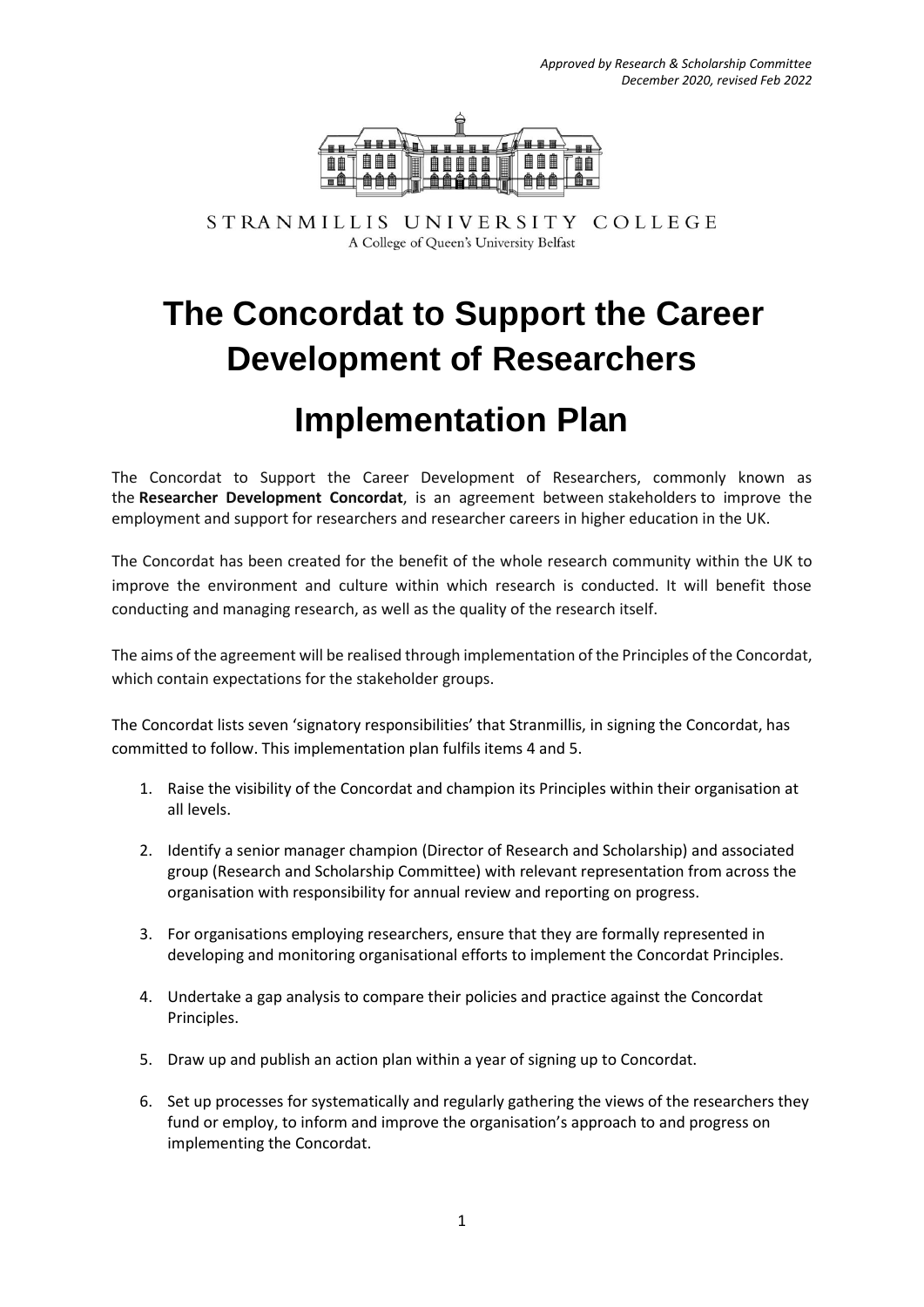7. Produce an annual report to their governing body or equivalent authority, which includes their strategic objectives, measures of success, implementation plan and progress, which is subsequently publicly available.

The Concordat has three defining Principles covering **Environment and Culture, People** and **Professional and Career Development**. For each of these Principles, the Concordat outlines the key responsibilities of the four main stakeholder groups; **researchers, managers of researchers, institutions,** and **funders**.

Below is a list of the Concordat 'obligations' for **Institutions**, **Managers of Researchers**, and **Researchers**, followed by some suggestions of ways Stranmillis is *meeting them or could better meet them.* These are then summarised at the end of the document.

### **Environment and Culture**

#### **Institutions must:**

- **Ensure that all relevant staff are aware of the Concordat.**
	- Email staff to summarise aims and scope of the Concordat and links to Concordat website and College research webpage.
	- Implementation plan available on website
- **Ensure that institutional policies and practices relevant to researchers are inclusive, equitable and transparent, and are well-communicated to researchers and their managers.** 
	- Ensure that all relevant policies are available to researchers on College website/staff intranet
- Promote good mental health and wellbeing through, for example, the effective **management of workloads and people, and effective policies and practice for tackling discrimination, bullying and harassment, including providing appropriate support for those reporting issues.**
	- **The College currently organises a range of regular staff well-being events and** initiative under the banner of "*Thrive*"
	- Policies and procedures are in place e.g. Dignity at Work and Study.
	- Support is available for those reporting issues from trained 'Equality Advisors' for staff and students
- **Ensure that managers of researchers are effectively trained in relation to equality, diversity and inclusion, wellbeing and mental health.** 
	- Ensure that all PIs have received recent and relevant training
- **Ensure researchers and their managers are aware of, and act in accordance with, the highest standards of research integrity.**
	- Ensure that all relevant staff are aware of the College's *Code of Ethics in Research.*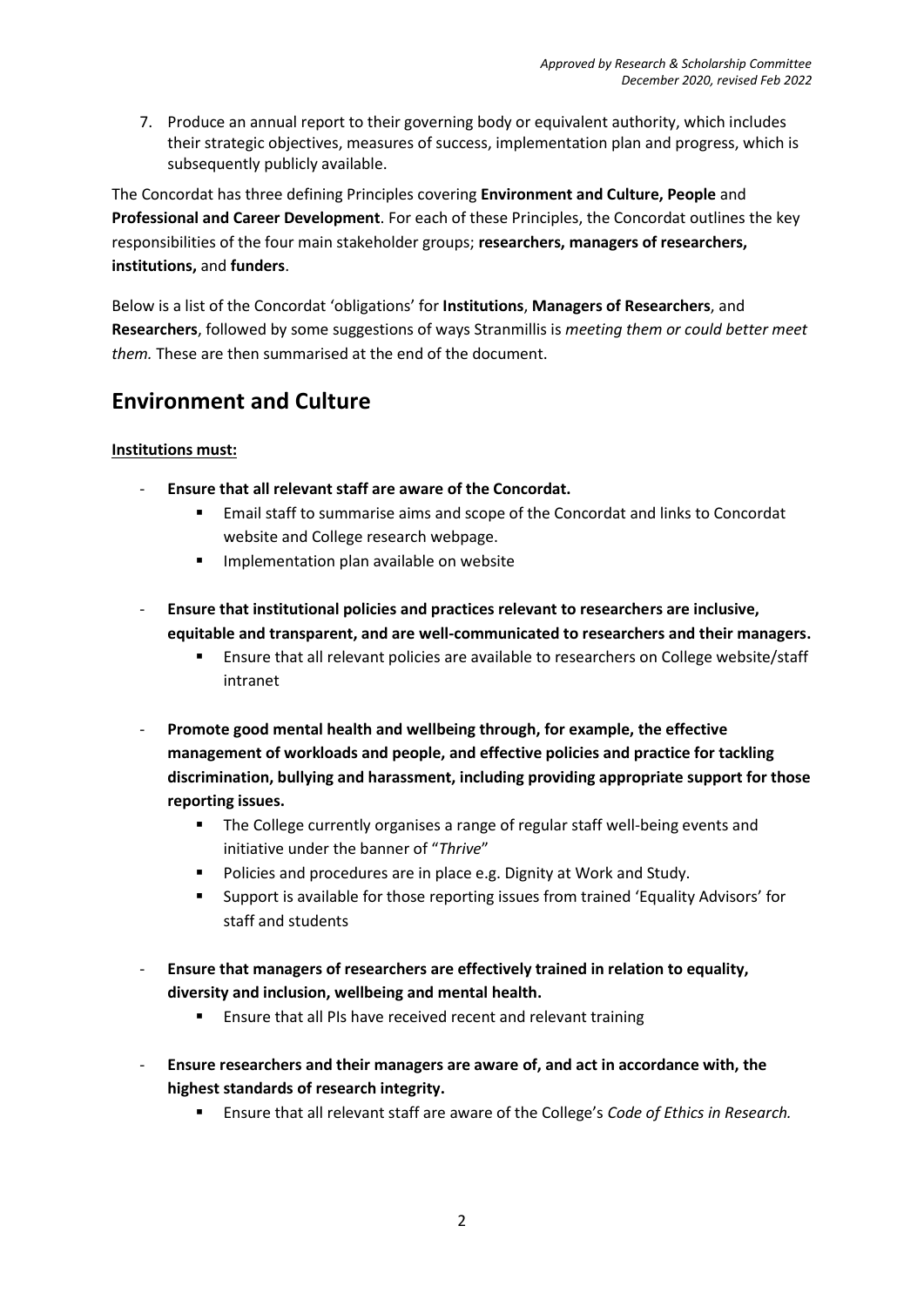- **Regularly review and report on the quality of the research environment and culture, including seeking feedback from researchers, and use the outcomes to improve institutional practices.**
	- **EXTER 2018 Carry out an annual survey/review of the quality of the research environment and** culture in advance of the review of the annual action plan.

#### **Managers of Researchers must:**

- **Undertake relevant training and development opportunities related to equality, diversity and inclusion, and put this into practice in their work.**
	- Ensure all relevant staff receive recent and relevant training (e.g. in-house or through online courses)
- **Ensure that they and their researchers act in accordance with the highest standards of research integrity and professional conduct.**
	- Ensure that all relevant staff are aware of the College's *Code of Ethics in Research.*
- **Promote a healthy working environment that supports researchers' wellbeing and mental health, including reporting and addressing incidents of discrimination, bullying and harassment, and poor research integrity.**
	- Ensure through their induction, training and/or communication that researchers are aware of relevant policies and reporting procedures.
- **Consider fully, in accordance with statutory rights and institutional policies, flexible working requests and other appropriate arrangements to support researchers.** 
	- The College has already established norms and policies around flexible working requests and support arrangements
- **Engage with opportunities to contribute to policy development aimed at creating a more positive research environment and culture within their institution.**
	- Engage proactively with researchers to seek their feedback and suggestions for improvement through at least annual review/survey

#### **Researchers must:**

- **Actively contribute to the development and maintenance of a supportive, fair and inclusive research culture and be a supportive colleague, particularly to newer researchers and students.**
	- **EXE** Researchers should be aware of their duty to contribute to a positive working environment through of awareness of relevant policies e.g. *Dignity at Work and Study*
- **Ensure they act in accordance with employer and funder policies related to research integrity, and equality, diversity and inclusion.**
	- **Researchers should be aware of all relevant policies.**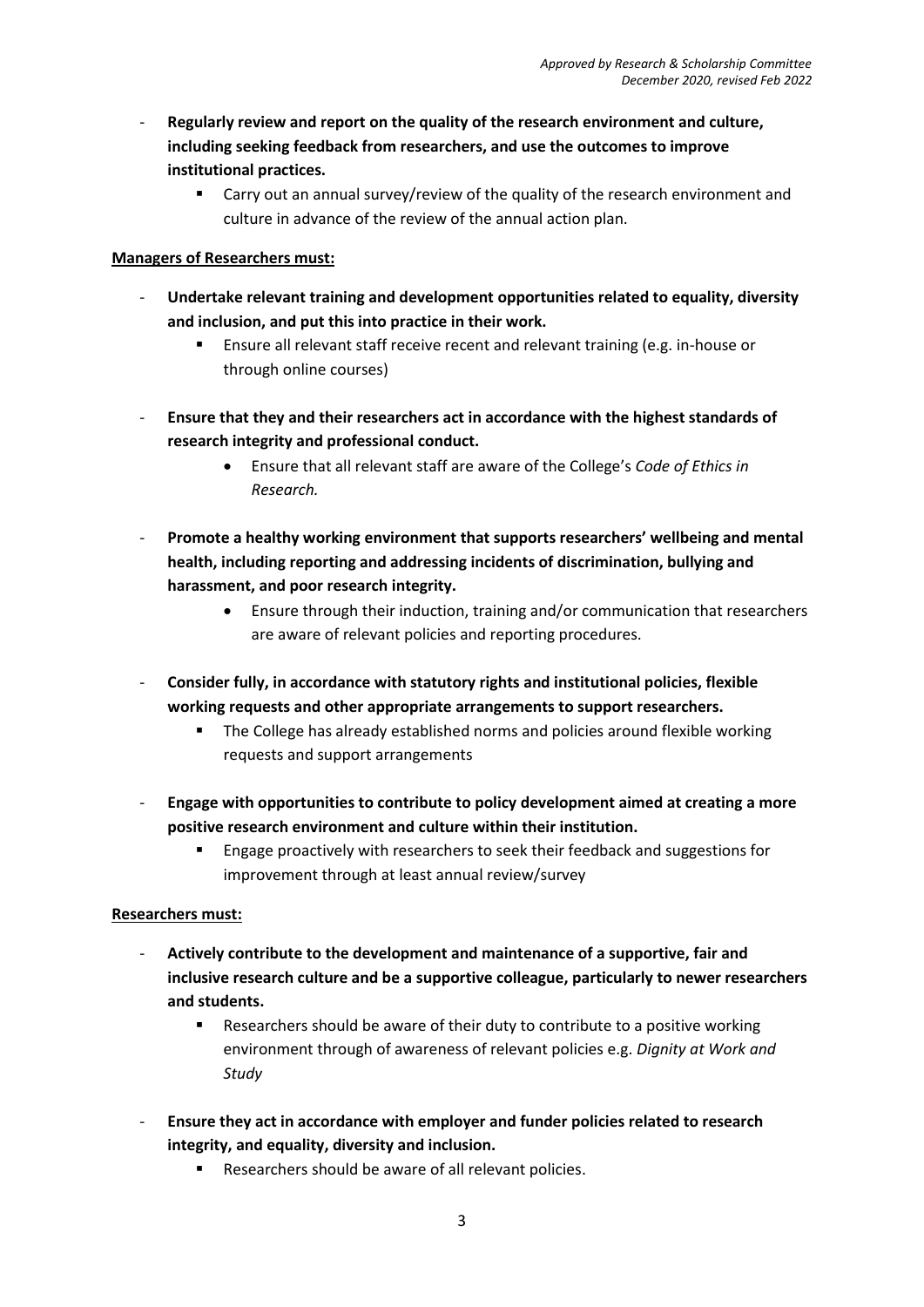- Take positive action towards maintaining their wellbeing and mental health.
	- Researchers should be made aware of opportunities offered through, for instance, the College's *Thrive* programme.
- Use available mechanisms to report staff who fail to meet the expected standards of **behaviour, particularly in relation to discrimination, harassment, bullying, and research misconduct.**
	- **Researchers should be aware of the relevant reporting mechanisms.**
- **Consider opportunities to contribute to policy development aimed at creating a more positive research environment and culture within their institution**
	- Researchers are encouraged to take part in annual reviews of Action Plan and other in-College consultations/surveys.

## **Employment**

#### **Institutions must:**

- **Ensure open, transparent and merit-based recruitment, which attracts excellent researchers, using fair and inclusive selection and appointment practices.**
	- College must follow all relevant employment policies.
- Provide an effective induction, ensuring that researchers are integrated into the **community and are aware of policies and practices relevant to their position.**
	- Ensure that local induction for researchers is research-specific and highlights relevant policies and encourages integration into College community.
- **Provide clear and transparent merit-based recognition, reward and promotion pathways that recognise the full range of researchers' contributions, and the diversity of personal circumstances.** 
	- College has an existing staff promotion policy and is consulting on a proposed revised policy for staff on teaching/research contracts. For staff on research only contracts, role descriptions will be drawn up in line with national benchmarks to allow research staff to identify appropriate development opportunities through the appraisal process and to have roles evaluated against the profiles.
- **Provide effective line and project management training opportunities for managers of researchers, heads of department and equivalent.**
	- Promote relevant training opportunities e.g. through QUB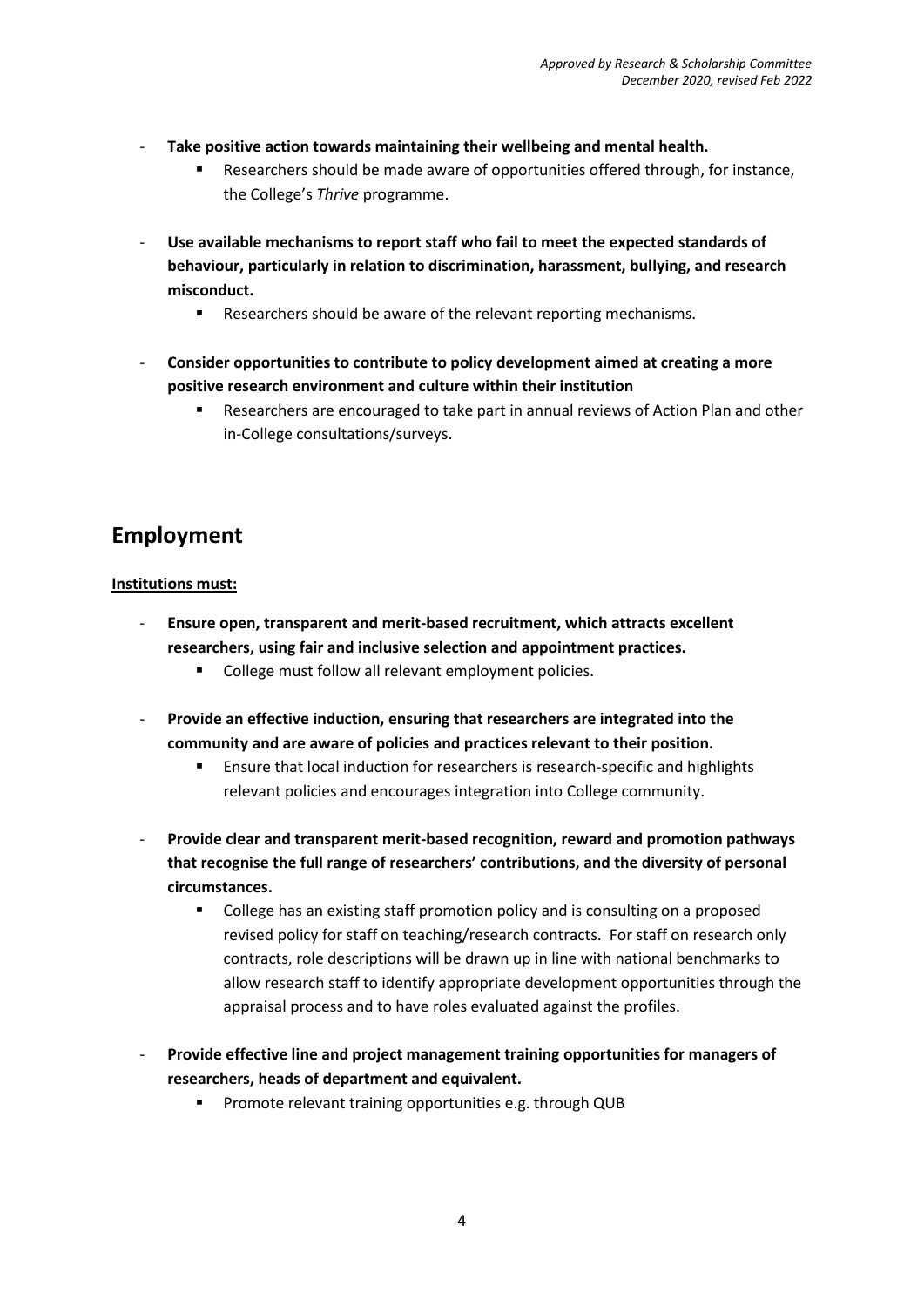- **Ensure that excellent people management is championed throughout the organisation and embedded in institutional culture, through annual appraisals, transparent promotion criteria, and workload allocation.**
	- Revised staff promotion policy is being consulted on with the unions
	- The College has a transparent workload contribution model
	- The College has in place a system of annual appraisal and research is integral to this process
- **Seek to improve job security for researchers, for example through more effective redeployment processes and greater use of open-ended contracts, and report on progress.**
	- There are currently very few researchers at Stranmillis and mostly on temporary contracts as a result of short-term projects and associated project funding. The College is committed to seeking more substantial, long-term funding to allow more permanent contracts.
- **Consider researchers and their managers as key stakeholders within the institution and provide them with formal opportunities to engage with relevant organisational policy and decision-making.**
	- **The Director of Research and Scholarship sits on Senior Leadership Committee,** Academic Planning Committee and chairs the Research and Scholarship Committee. The CREU Research Fellow is a co-opted member of both the REF Steering Group and the Research and Scholarship Committee.

#### **Managers of researchers must:**

- **Undertake relevant training and development opportunities so that they can manage researchers effectively and fulfil their duty of care.**
	- Training needs should be identified and discussed through the annual appraisal process to ensure that these are planned in the annual staff development plan and associated budget
	- Ensure all relevant staff receive recent and relevant training (e.g. in-house or through online courses)
- **Familiarise themselves, and work in accordance with, relevant employment legislation and codes of practice, institutional policies, and the terms and conditions of grant funding.**
	- Ensure all relevant staff receive recent and relevant training (e.g. in-house or through online courses). Mentorship programme also works to support less experienced researchers/PIs.
- **Commit to, and evidence, the inclusive, equitable and transparent recruitment, promotion, and reward of researchers.**
	- **The College's HR Department manages all recruitment and promotion procedures in** line with College policies.
- **Actively engage in regular constructive performance management with their researchers.**
	- All staff engage with the annual appraisal process with their line manager.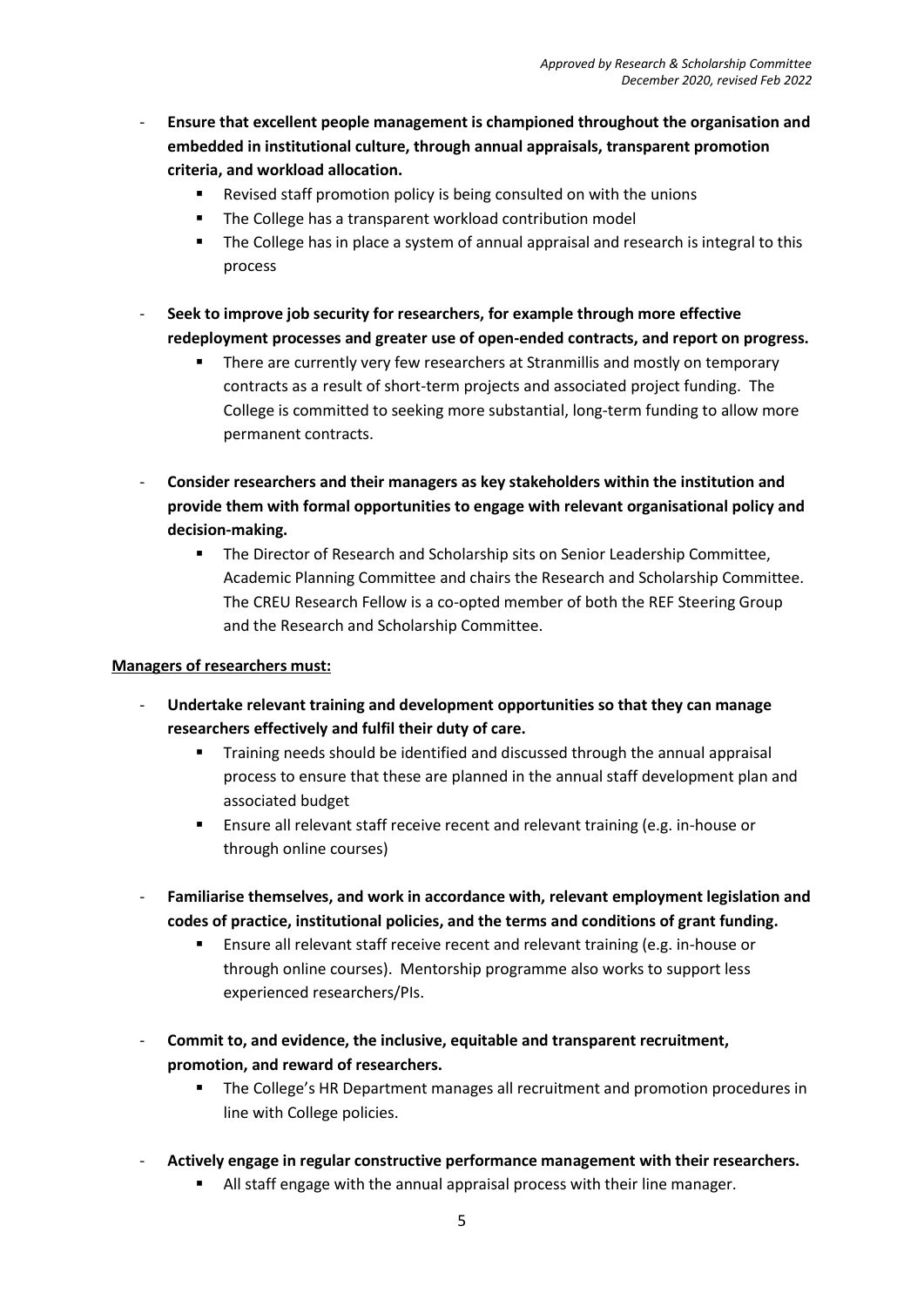- All researchers are given regular feedback and support on their performance in the course of research projects and through reviews of drafts of reports and articles.
- **Engage with opportunities to contribute to relevant policy development within their institution.**
	- Managers contribute to policy development at a departmental / College-wide level via Academic Leadership and Corporate Planning team.

#### **Researchers must:**

- **Ensure that they work in accordance with, institutional policies, procedures and employment legislation, as well as the requirements of their funder.**
	- Researchers should take time to read carefully all relevant policies and procedures as well as the particular details of the funder requirements.
- **Understand their reporting obligations and responsibilities.**
	- Researchers should take time to read and understand their obligations and responsibilities in line with relevant policies/funder requirements.
- **Positively engage with performance management discussions and reviews with their managers.**
	- Researchers should engage constructively in regular induction / probation / appraisal discussions with their manager.
- **Recognise and act on their role as key stakeholders within their institution and the wider academic community**
	- Researchers should be aware of their important role both within the College and as ambassadors of the College in the wider academic community.

### **Professional and Career Development**

The College is committed to supporting staff Professional and Career Development, including of research active staff, and sets aside related financial resources as part of the annual budget setting processes. This includes funding for academic staff to undertake postgraduate study and related study leave, attendance at courses and conferences and investment in the support provided by a Visiting Professor arrangement. Budgets are not, however, unlimited and so processes are in place to manage applications made for use of the research staff development budget.

#### **Institutions must:**

- **Provide opportunities, structured support, encouragement and time for researchers to engage in professional development, recognising that researchers will pursue careers across a wide range of employment sectors.**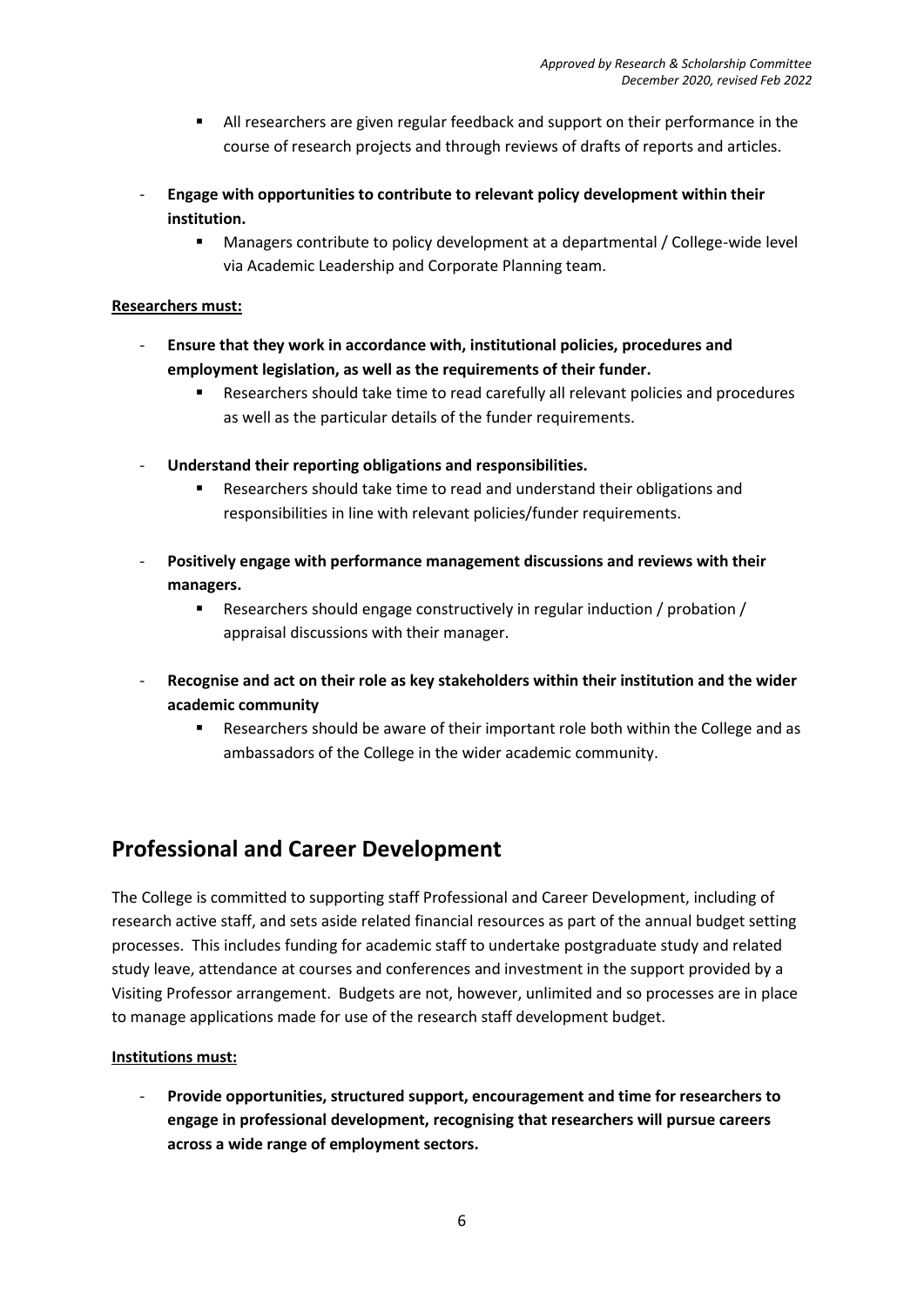- Provide opportunities for relevant staff development, subject to budgetary constraints.
- **Provide training, structured support, and time for managers to engage in meaningful career development reviews with their researchers.**
	- This already forms part of the discussions at annual appraisal.
- **Ensure that researchers have access to professional advice on career management, across a breadth of careers.**
	- The College operates a successful mentorship scheme which is open to researchers
	- **This is supplemented by further opportunities for advice and support from the** College's Visiting Professor(s).
- **Provide researchers with opportunities, and time, to develop their research identity and broader leadership skills.** 
	- **The College is committed to supporting conference attendance and travel, despite** budgetary pressures.
	- Opportunities are offered for staff to engage in Leadership training
- **Recognise that moving between, and working across, employment sectors can bring benefits to research and researchers, and support opportunities for researchers to experience this.** 
	- Where appropriate, opportunities should be provided for experience between and across employment sectors.
- **Monitor, and report on, the engagement of researchers and their managers with professional development activities, and researcher career development reviews.**
	- **The College HR Department monitor and reports on progress against the staff** development plan.

#### **Managers of Researchers must:**

- **Engage in regular career development discussions with their researchers, including holding a career development review at least annually.**
	- Discussion of professional development needs already forms part of appraisal discussion.
- **Support researchers in exploring and preparing for a diversity of careers, for example, through the use of mentors and careers professionals, training, and secondments.** 
	- The College already has a successful mentorship programme
- **Provide opportunities, structured support, encouragement and time for researchers to engage in professional development, supporting researchers to balance the delivery of their research and their own professional development.**
	- There is already discussion of professional development plans and reporting requirements in appraisal.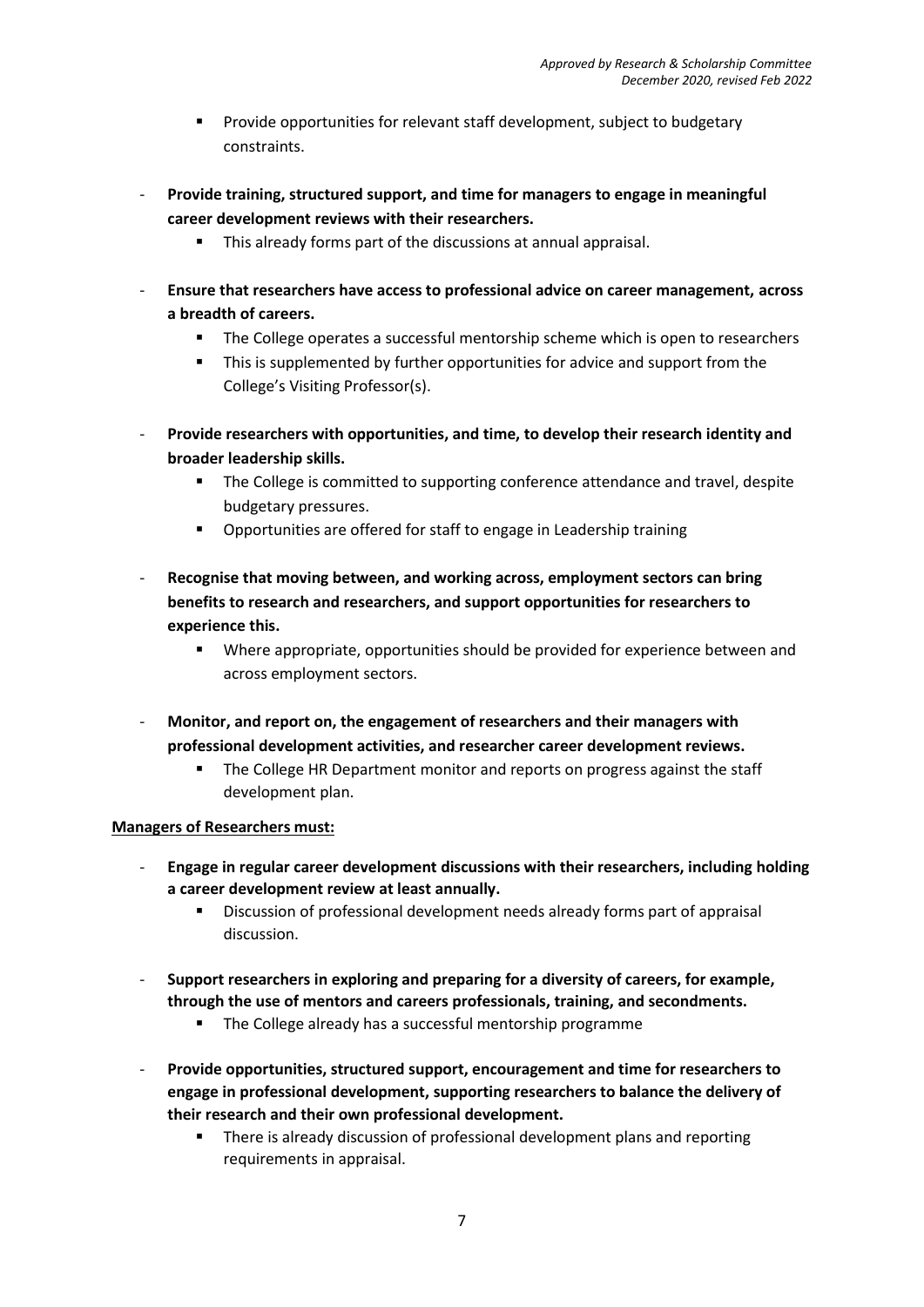- **Identify opportunities, and allow time for their researchers to develop their research identity and broader leadership skills, and provide appropriate credit and recognition for their endeavours.** 
	- Staff development is already recorded by the College's HR department and should be reported through annual appraisal.
- **Engage in leadership and management training to enhance their personal effectiveness, and to promote a positive attitude to professional development.**
	- Managers should be encouraged to apply for relevant professional development training through the College's staff development application procedures.
	- The College offers leadership development opportunities for both current and aspiring leaders.

#### **Researchers must**:

- Take ownership of their career, identifying opportunities to work towards career goals, **including engaging professional development.**
	- Researchers should identify training needs and potential training opportunities, and are encouraged to engage with courses offered by QUB and/or elsewhere, subject to approval by Senior Leadership through the Staff Development application procedures.
- **Explore and prepare for a range of employment options across different sectors, such as by making use of mentors, careers professionals, training and secondments.**
	- **Researchers are encouraged to consider all relevant opportunities.**
- **Maintain an up-to-date professional career development plan and build a portfolio of evidence demonstrating their experience that can be used to support job applications.**
	- Career development plans form part of the annual appraisal process, but researchers could consider developing a separate career development plan for discussion with their line manager.
- **Positively engage in career development reviews with their managers.**
	- **EXP** Career development plans form part of the annual appraisal process,
- **Seek out, and engage with, opportunities to develop their research identity and broader leadership skills.**
	- Researchers are encouraged to discuss all relevant opportunities with their line manager.
- **Consider opportunities to develop their awareness and experience of the wider research system through, for example, knowledge exchange, policy development, public engagement and commercialisation.**
	- **Researchers are encouraged to seek and take advantage of opportunities which** arise in College through attendance at, for instance, regular lunchtime research seminars, College research workshops and report launches etc.